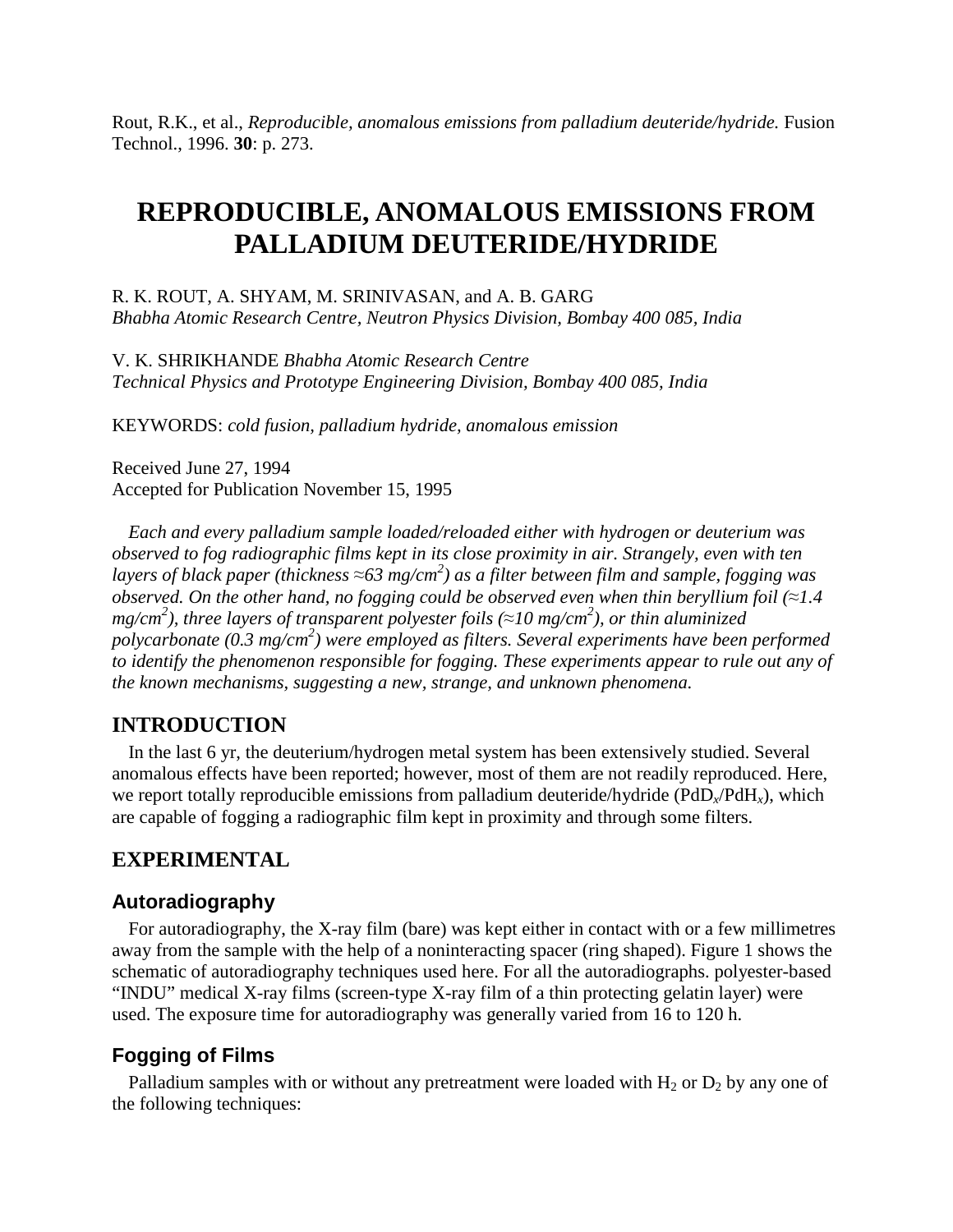- 1. electrolysis
- 2. heating by an external source, evacuating, and then cooling in gas
- 3. plasma discharge
- 4. ion implantation
- 5. self-heating/cooling in gas by passing current.

All the samples loaded to any extent (any deuterium/ hydrogen-to-palladium ratio) were always observed to fog radiographic films kept in contact or a few millimetres away in air for a few hours. The intensity of fogging increased with exposure time and deuterium/hydrogen-topalladium ratio. The phenomenon is completely reproducible, and the samples were observed to fog the films every time they were reloaded. No difference in fogging could be observed between hydrogen and deuterium loading. Figure 2 shows the contact image of a hydrogen-loaded palladium foil of 100- $\mu$ m thickness and 10- $\times$ 34-mm dimension.

# **Effect of Enveloping Gas**

Strong fogging was observed only in the atmosphere of air or oxygen. Weak fogging was observed in the atmosphere of hydrogen. Fogging was not observed in the atmosphere of other gases and vacuum. Table I gives the results obtained under various enveloping gases. The density specified in the tables is averaged and normalized to 24-h exposure duration.



**Fig. 1. Schematic of autoradiography.**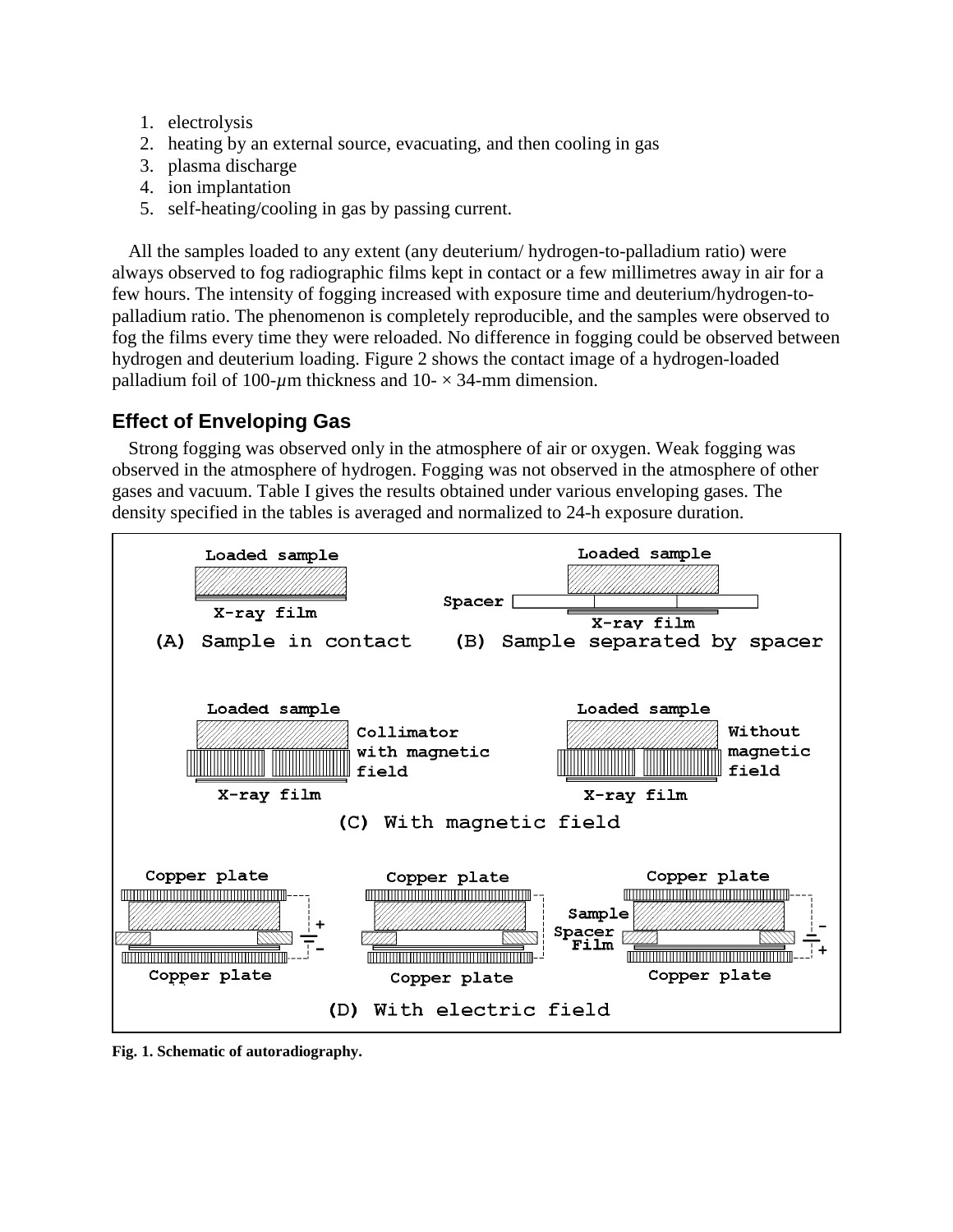

Fig. 2. Contact autoradiograph of a palladium foil  $(100 \mu m)$  thick,  $10 \times 34 \mu m$ ).

### **Other Metals and Loading Gases**

No fogging was observed when palladium was loaded with helium (ion implanted). Among the other metals, weak fogging was observed with nickel and to a lesser extent with titanium. Table II tabulates the results.

## **Fogging in Presence of Fields**

Application of a cross magnetic field (as shown in Fig. 1c) prevented the film from getting fogged. On the other hand, fogging of the film was enhanced when the electric field of either polarity was applied between-the sample and the radiographic film (Fig. 1d). Figure 3 shows the images of the loaded samples with different electric fields. Table III shows the variation in fogging densities.

| LITULUI LIIVUUPIII QAS       |                        |  |  |
|------------------------------|------------------------|--|--|
| <b>Enveloping Gas</b>        | <b>Fogging Density</b> |  |  |
| Air                          | 0.23                   |  |  |
| Oxygen                       | 0.13                   |  |  |
| Hydrogen                     | 0.03                   |  |  |
| Vacuum $(\leq 10^{-2}$ Torr) | 0.00                   |  |  |
| Nitrogen                     | 0.00                   |  |  |
| Helium                       | 0.00                   |  |  |
| Argon                        | 0.00                   |  |  |

TABLE I Effect of Enveloping  $\overline{\text{Gac}}^*$ 

 $\overline{P}$  Distance between film and sample, 200  $\mu$ m; exposure time, 96 h; deuterium-to-palladium ratio, 0.5.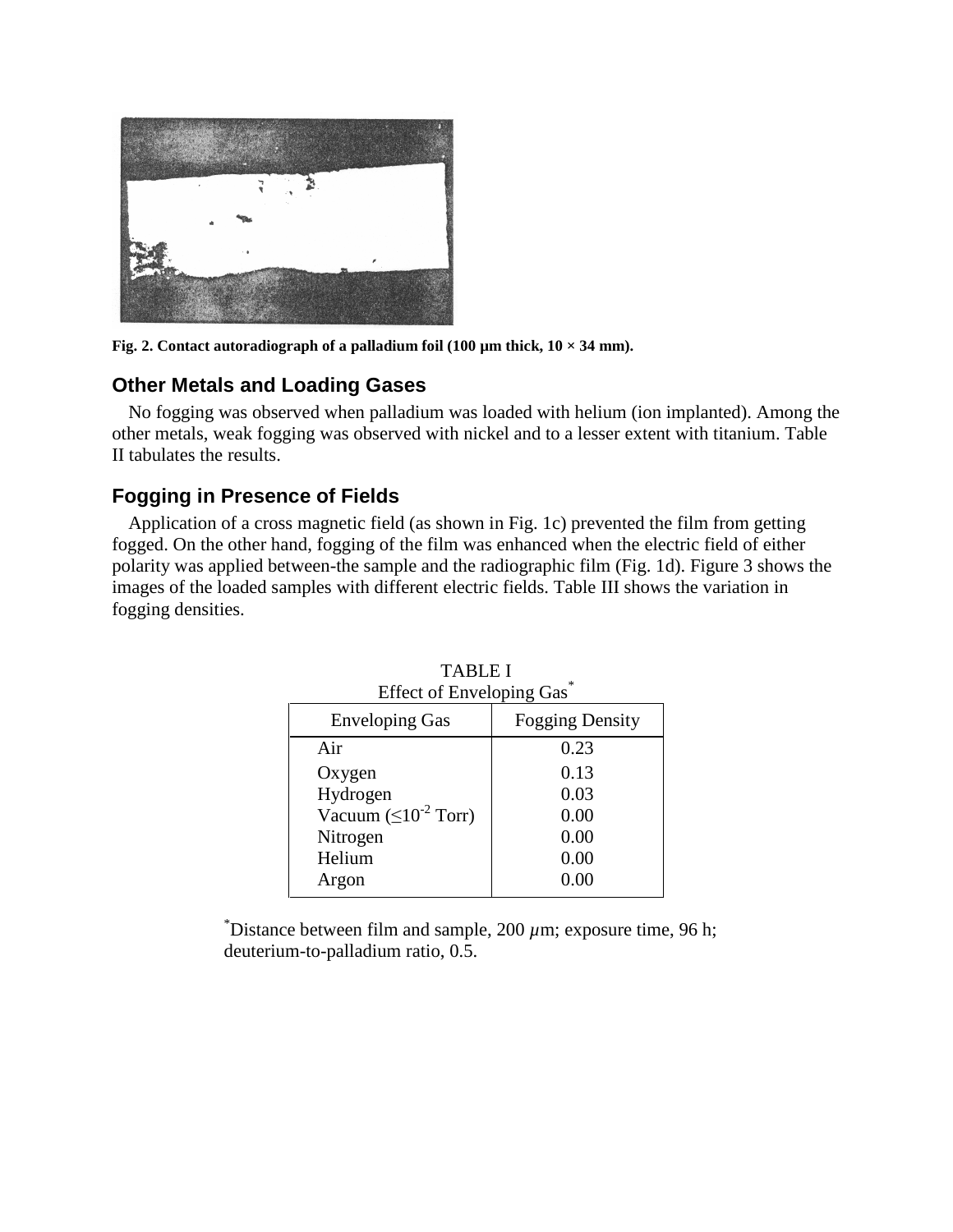| Other Metals and Loading Gases |           |                 |          |         |              |
|--------------------------------|-----------|-----------------|----------|---------|--------------|
|                                |           |                 | Exposure |         |              |
|                                | Loading   | Deuterium/Metal | Time     | Fogging | Reproduction |
| Metal                          | Gas       | Ratio           | (h)      | Density | (% )         |
| Palladium                      | Hydrogen  | 0.5             | 48       | 0.23    | 100          |
| Palladium                      | Deuterium | 0.5             | 96       | 0.23    | 100          |
| Palladium                      | Helium    | Not known       | 96       | 0.00    |              |
| Nickel                         | Hydrogen  | 0.2             | 96       | 0.10    | 50           |
| Titanium                       | Hydrogen  | 1.8             | 96       | 0.00    |              |
|                                |           |                 |          |         |              |
| Titanium                       | Deuterium |                 | 48       | 0.01    | $\approx 50$ |
| Zirconium                      | Hydrogen  | Not known       | 48       | 0.00    |              |
| Hafnium                        | Hydrogen  | Not known       | 48       | 0.00    |              |
| Copper                         | Hydrogen  | Not known       | 48       | 0.00    |              |
| <b>Steel</b>                   | Hydrogen  | Not known       | 48       | 0.00    |              |

TABLE II Other Metals and Loading Gases<sup>\*</sup>

 $\overline{D}$  Distance between the samples and film, 200  $\mu$ m; enveloping gas, air.



**Fig. 3. Autoradiographs of palladium planchets with electric fields: (a) no field, 1.2-mm gap. (b) with -100 V, 1.2-mm gap, and (c) with +100 V. 1.2-mm gap.**

# **Effect of Filters on Fogging**

Several filters were employed between the film and the sample. The filter was used in place of the spacer as shown in Fig. 1b. The reduction in fogging density is shown in Table IV. The most important of these results are plotted in Fig. 4. The most startling observation is that while the emission is able to transmit through several layers of papers, it is unable to cross even a very thin metal foil. Also, the transmission through polyester foils (having approximately same average *z* as paper) was much less than that of paper. Figure 5 is the picture of both sides of a loaded palladium wire, one side of which was in contact with the film and the other side of which was seen through a step filter (10 steps), i.e., up to 10 layers of black paper.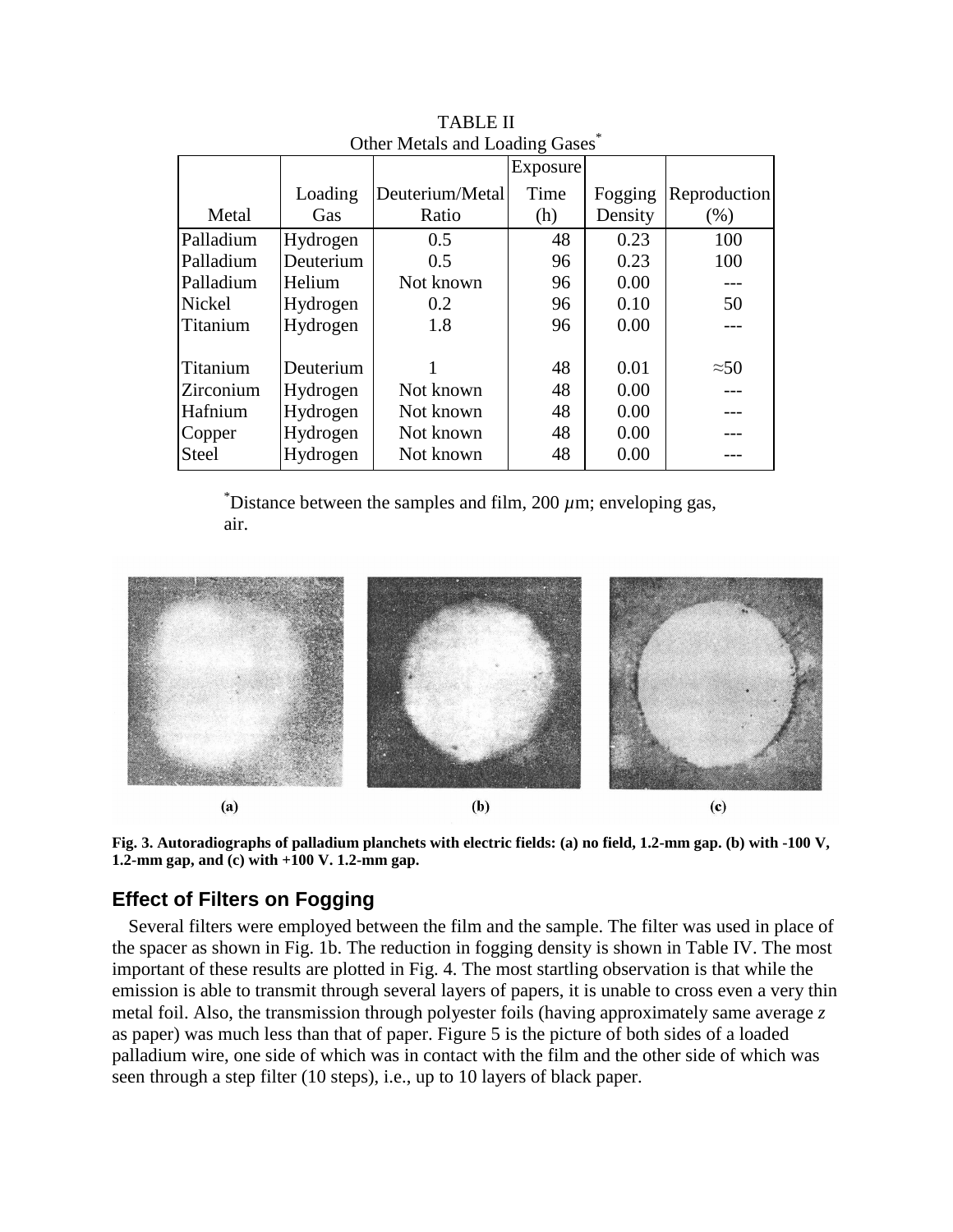# **Other Detection Techniques**

Several other optical and nuclear techniques were utilized to determine the nature of the radiations. The results obtained are tabulated in Table V. In none of the techniques, except the thermoluminescent dosimeter, was the positive signal (strong enough to fog the film) obtained. It is to be noted that the thermoluminescent dosimeter, unlike other nuclear techniques, can detect emissions from energy as low as ~3-eV level.

| LITULUI TIURIS UII TUEEME |                                            |                        |  |  |
|---------------------------|--------------------------------------------|------------------------|--|--|
| Field Type                |                                            | <b>Fogging Density</b> |  |  |
|                           | No field                                   | 0.11                   |  |  |
|                           | Electric field $(+)$ 100 V                 | 0.85                   |  |  |
|                           | Electric field (-) 100 V                   | 0.76                   |  |  |
|                           | Cross magnetic field $(10^{-3} \text{ T})$ | 0 OO                   |  |  |

| TABLE I |  |
|---------|--|
|---------|--|

 $Effect of Fialde on Eogging^*$ 

 $\overline{P}$  Distance between film and sample, 1200  $\mu$ m; exposure time, 41 h; deuterium-to-palladium ratio, 0.5; enveloping gas, air. The film was always at ground potential. The field was much lower than any breakdown/corona threshold.

# **DISCUSSION**

A radiographic film can be fogged by various means. All these means (known to us) are given in the following discussion in reference to the fogging we observed.

# **Effect of Electromagnetic and Ionizing Radiation**

### *Optical, Ultraviolet, and Near Infrared Radiation*

The fogging here is not due to optical, ultraviolet (UV), or near infrared radiation for the following reasons:

- 1. The radiation/emissions could not cross thin glass and fused silica filters, which were transparent to optical, UV, and near infrared radiations.
- 2. The emissions could cross even 10 layers of black paper, which were completely opaque to these radiations.
- 3. None of the sensitive optical radiation measuring devices (at least two orders of magnitude more sensitive than X-ray film) showed any signal.

### *X-Rays and Gamma-Rays*

The emissions/radiations are not X rays or gamma rays as they (emissions) were unable to cross 0.3 mg/cm<sup>2</sup> aluminized polycarbonate, but they were able to cross 80 mg/cm<sup>2</sup> paper. Also, none of the high- (as compared with X-ray film) sensitivity X-ray/gamma-ray measuring techniques (e.g., high-purity germanium detector) showed any presence of X rays/gamma rays above threshold.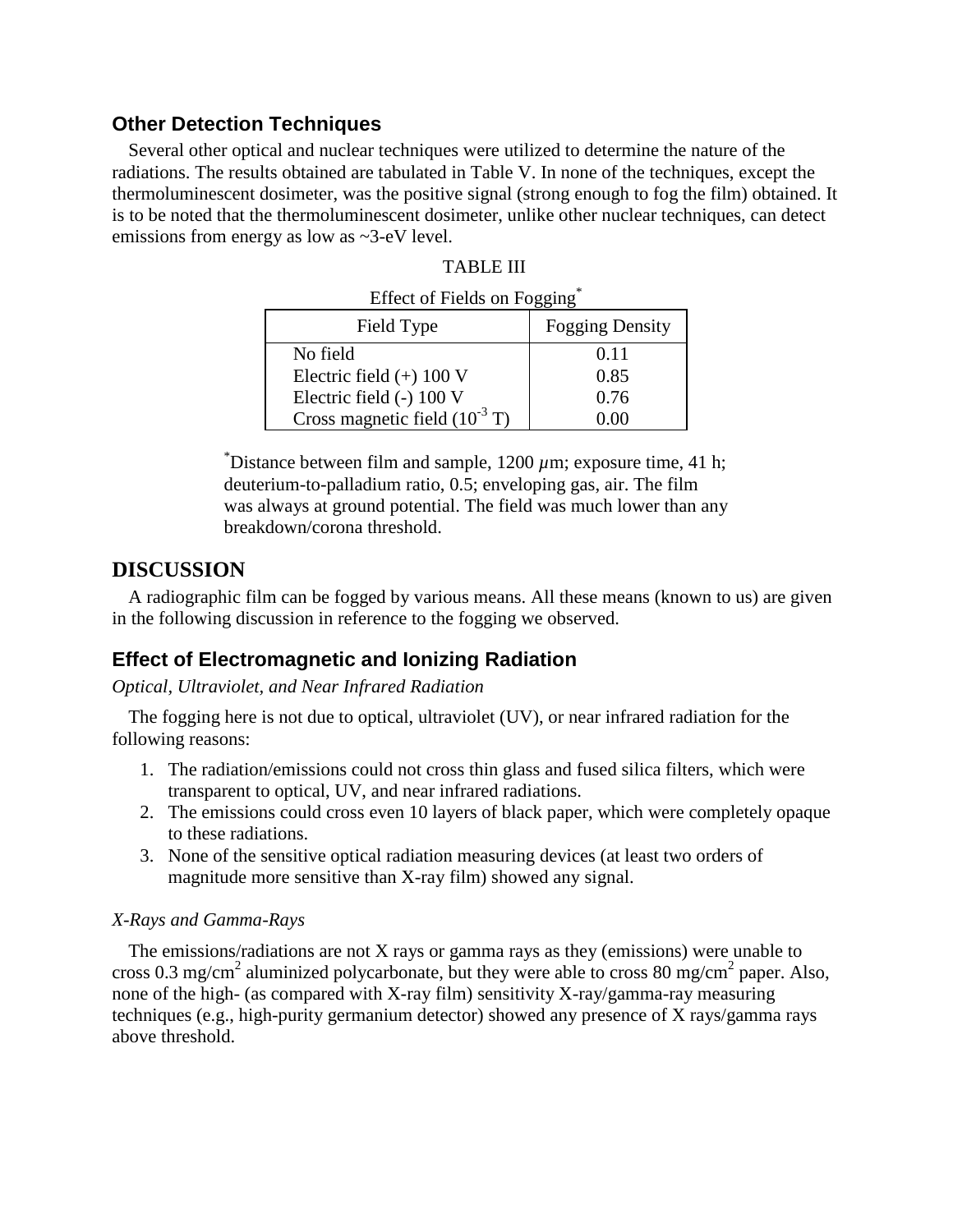|                                      | Thickness |                       |         |
|--------------------------------------|-----------|-----------------------|---------|
|                                      |           |                       | Fogging |
| Description of Filter                | $(\mu m)$ | (mg/cm <sup>2</sup> ) | Density |
| No filter                            |           |                       | 0.23    |
| Air                                  | 1200      | 1.6                   | 0.11    |
| Aluminized polycarbonate             | 2         | 0.3                   | 0.00    |
| Beryllium                            | 7.5       | 1.4                   | 0.00    |
| Pyrex glass <sup>b</sup>             | 100       | 20                    | 0.00    |
| Fused silica <sup>c</sup>            | 1000      | 200                   | 0.00    |
| Palladium foil                       | 30        | 36                    | 0.00    |
|                                      |           |                       |         |
| Polyester film, 1 layer              | 25        | 3.3                   | 0.04    |
| Polyester film, 2 layers             | 50        | 6.6                   | 0.03    |
| Polyester film, 3 layers             | 75        | 10                    | 0.00    |
| Undeveloped X-ray film               | 200       | 25                    | 0.02    |
| White paper, $d$ 1 layer             | 85        | 8                     | 0.22    |
| White paper, <sup>d</sup> 4 layers   | 340       | 32                    | 0.18    |
| White paper, <sup>d</sup> 7 layers   | 595       | 56                    | 0.08    |
| White paper, <sup>d</sup> 10 layers  | 850       | 80                    | 0.05    |
| Yellow paper, <sup>c</sup> 1 layer   | 85        | 7.7                   | 0.19    |
| Yellow paper, <sup>c</sup> 4 layers  | 340       | 30.8                  | 0.15    |
| Yellow paper, <sup>c</sup> 7 layers  | 595       | 53.9                  | 0.10    |
| Yellow paper, <sup>c</sup> 10 layers | 850       | 77                    | 0.02    |
|                                      |           |                       |         |
| Black paper, <sup>c</sup> 1 layer    | 75        | 6.3                   | 0.18    |
| Black paper, <sup>c</sup> 4 layers   | 300       | 25.2                  | 0.08    |
| Black paper, <sup>c</sup> 7 layers   | 525       | 44.1                  | 0.07    |
| Black paper, <sup>c</sup> 10 layers  | 750       | 63                    | 0.03    |

TABLE IV The Effect of Filters on Fogging Density\*

\* Exposure time, 91 h; deuterium-to-palladium ratio. 0.5; enveloping gas, air.

<sup>a</sup> Dark spots with average fogging density of 0.013 were observed, but these were due to

pinholes in the filter.<br><sup>b</sup> The filter was transparent to optical radiations.

 $\alpha$ <sup>c</sup> The filter was transparent from near infrared to UV until 1700 Å.

<sup>d</sup> These were ordinary glazed papers used for photocopying.

<sup>e</sup> These papers are used to keep photographic films in light-tight condition and therefore are totally opaque to optical or UV radiations.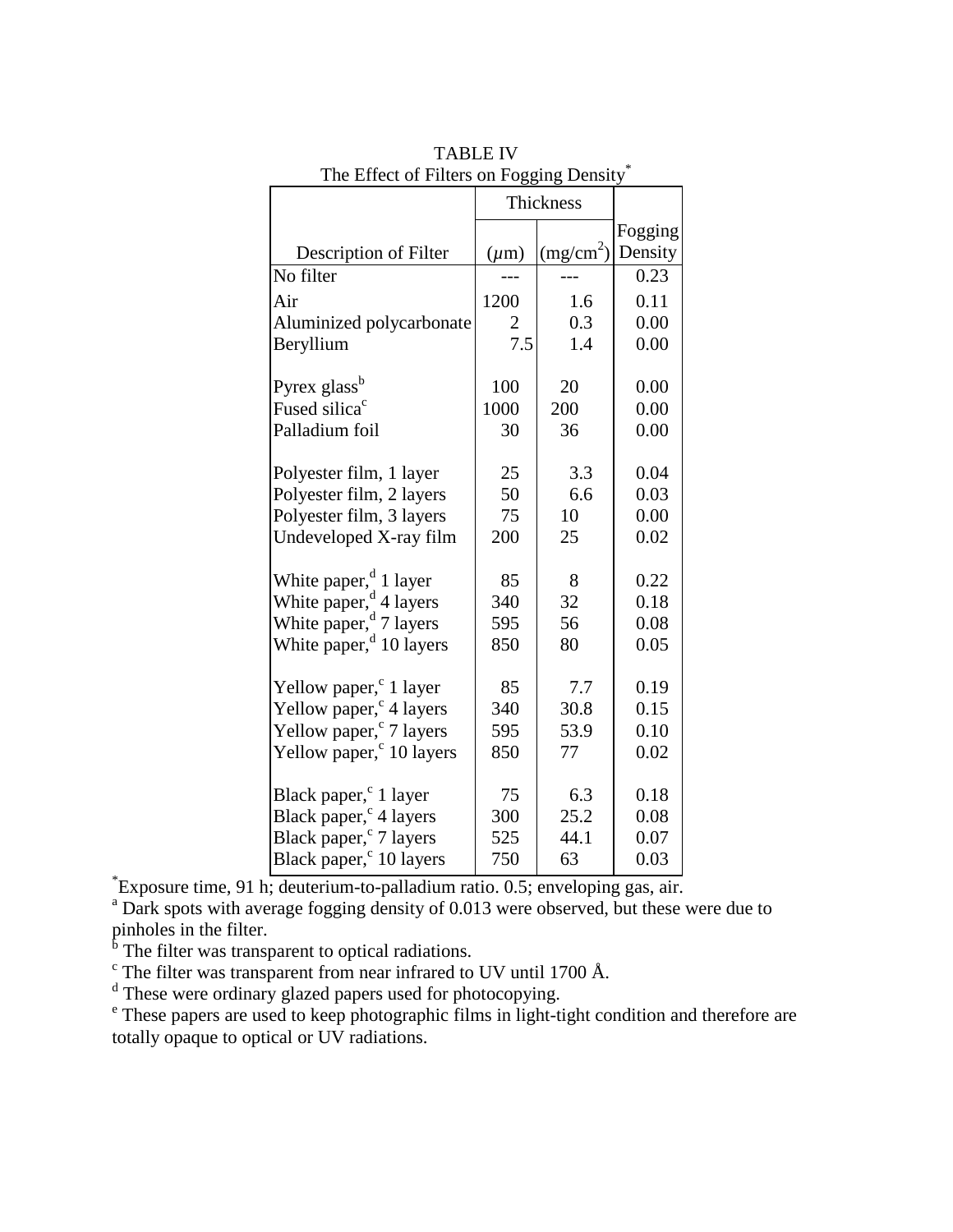#### *Radio-Frequency Radiations*

The films used for radiography were subjected to radio-frequency radiations of several kilowatts emitted from a Marx bank and a capacitor bank. No fogging was ever observed, indicating the films were not sensitive to these radiations.

#### *Electrons or Beta Particles*

Though the emissions/radiations were found to be responding to electric and magnetic fields, these are not electrons or beta particles because of the following reasoning. The emissions were found to cross ten layers of paper; therefore, if they were electrons, their energy should be  $> 100$ keV. These electrons (energy > 100 keV) should be able to cross beryllium (1.4 mg/cm<sup>2</sup>) or aluminized polycarbonate  $(0.3 \text{ mg/cm}^2)$  filters, but they were observed to be completely stopped. The gas (argon) flow proportional counter also failed to record any signal—even though it was at least two orders of magnitude more sensitive than X-ray films (for ionizing electrons or beta particles).



**Fig. 4. Fogging of the films by emission(s) from palladium hydrides/deuterides through different filters.**

#### *Charged Particles*

Charged particles (e.g.,  $H^+$  or proton,  $T^+$  He<sup>+</sup> or alpha, etc.) have very low ranges. Their energies should be several mega-electron-volts to cross several layers of papers. If these particles were emitted, they should have been easily detected by several other techniques, which were much more sensitive as compared with the film (such as solid-state nuclear track recorders, film covered with ZnS scintillator, and gas flow proportional counters). Therefore, the fogging was not due to charged particles.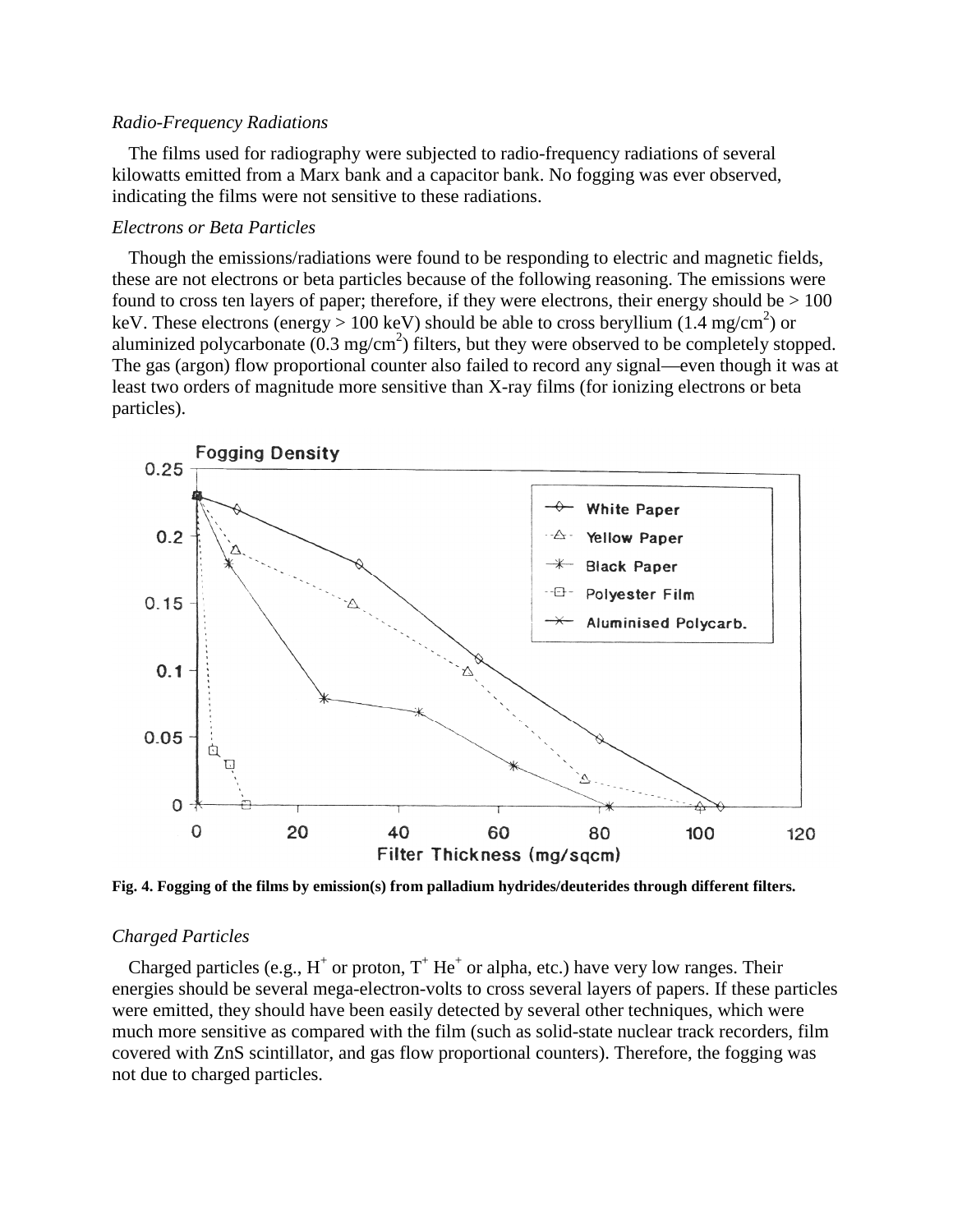In general, the emissions were able to cross 80 mg/cm<sup>2</sup> of paper but were stopped by 10 mg/cm<sup>2</sup> of polyester film (having approximately the same effective *z*) and 0.3 mg/cm<sup>2</sup> of aluminized polycarbonate film; therefore, these emissions could not be any (known) ionizing radiation.

#### *Thermal or Fast Neutrons*

The films were found to be insensitive to fast or thermal neutrons (tested until  $10^3$  n/s·cm<sup>-2</sup>). The samples were found not to be emitting neutrons when tested using a  $BF_3$ , detector setup (threshold ≈0.5 n/s) and fast neutron detector (threshold ≈0.01 n/s). Hence, the fogging could not be due to neutrons.



**Fig. 5. Autoradiograph of a 125-µm-diam palladium wire: (a) image in contact and (b) image through a step filter (l to 10 layers).**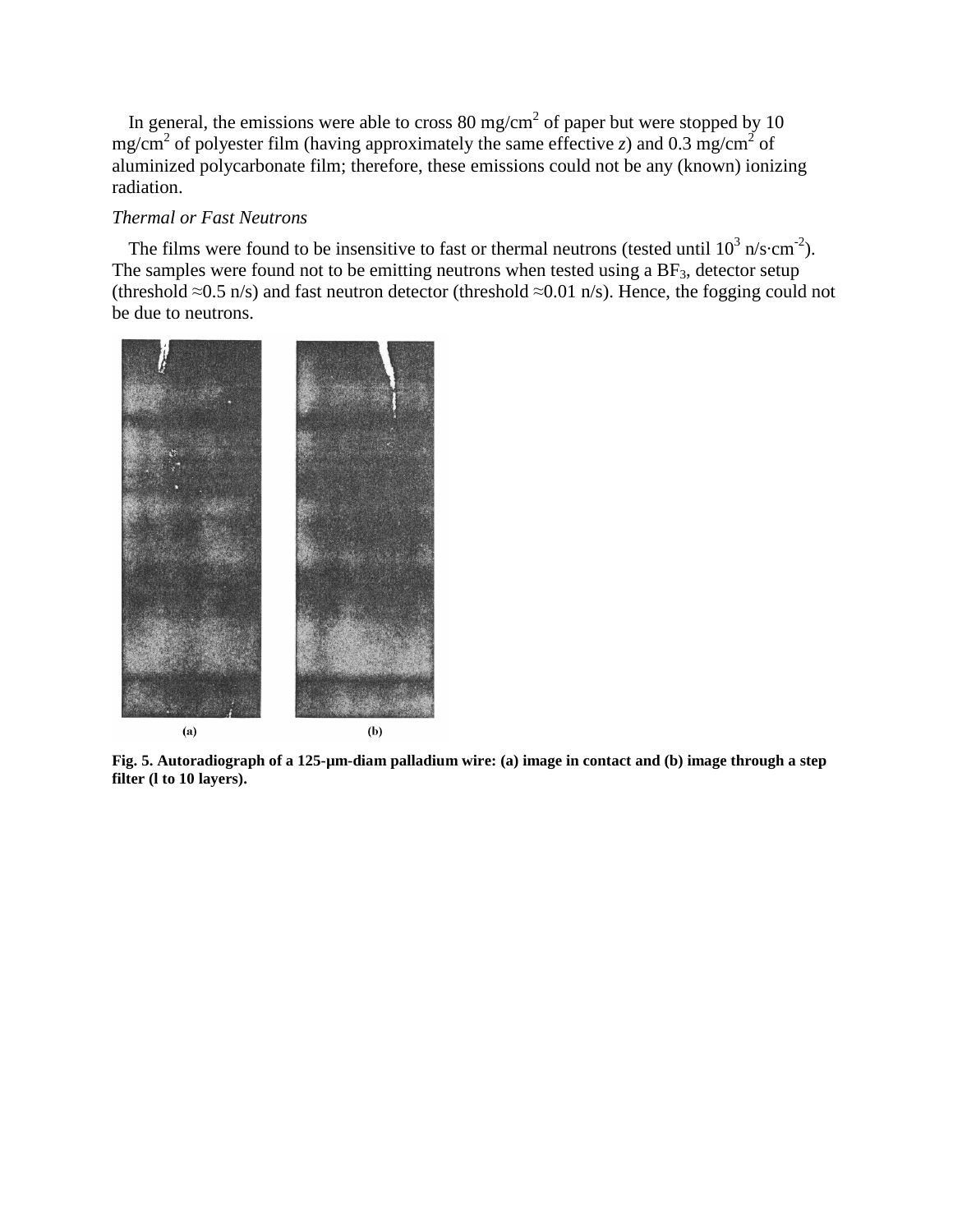|                                          |               | Duration of       |                  |                          |
|------------------------------------------|---------------|-------------------|------------------|--------------------------|
|                                          | Detecting     | Measurement       | Detection        | Detected <sup>a</sup>    |
| Description of Technique                 | Capability    | (h)               | Threshold        | Signal                   |
| Thermoluminescent dosimeter              | UV, X ray,    | 72                |                  | $0.1$ mR $7$ times       |
|                                          | alpha, beta,  |                   |                  |                          |
|                                          | gamma         |                   |                  |                          |
| Photomultiplier tube, fused silica       | Optical, UV   | 12                | 1000 ph          | No signal                |
| High-sensitivity photon detector         | Optical       | $\overline{2}$    | $50$ ph          | No signal                |
| Scintillator<br>$75 \text{ mm}$          | Gamma         | 10                | 700 ph           | No signal                |
| $3 \text{ mm}$<br>Detector NaI<br>$\int$ | X ray         | 10                | $500$ ph         | No signal                |
|                                          |               |                   |                  |                          |
| High-purity germanium                    | X ray, gamma  | 10                | $60$ ph          | No signal                |
| Scintillator detector, organic           | X ray, alpha, | 10                | Variable         | No signal                |
|                                          | beta, gamma,  |                   |                  |                          |
|                                          | fast $n$      |                   |                  |                          |
| $BF_3$ detectors                         | Thermal $n$   | 10                | 500 <sub>n</sub> | No signal                |
| Screen and X-ray film                    | X rays        | 96                | $1$ mR           | No fogging               |
| Imaging plate                            | X ray, beta,  | 96                | Few pt           | No signal                |
|                                          | gamma         |                   |                  |                          |
|                                          |               |                   |                  |                          |
| Air ionization chamber                   | Ionizing      | 10                |                  | $0.03$ pA No signal      |
|                                          | radiations    |                   |                  |                          |
| Gas flow<br>Argon                        | Ionizing      | 10                | 120 ct           | No signal <sup>b</sup>   |
| Proportional<br>Air                      | radiation     | Detector unstable |                  |                          |
| Differential Geiger Müller               | Ionizing      | 10                | 150 ct           | $360 \text{ ct}^{\circ}$ |
|                                          | radiation     |                   |                  |                          |
| $12$ - $\mu$ m polycarbonate window      |               |                   |                  |                          |
|                                          |               |                   |                  |                          |
| Nuclear track $\Gamma$ CR-39             | Charged pt    | 96                | $50$ pt          | No signal                |
| Recorders<br>LR115                       |               | 96                | $100$ pt         | No signal                |
| Surface barrier                          | Charged pt    | 10                | 10 <sub>pt</sub> | No signal                |
| Film covered with ZnS scintillator       | Charged pt, X | 10                | $100$ pt         | No signal                |
|                                          | rays, etc.    |                   |                  |                          |

TABLE V Optical and Nuclear Radiations\*

\* Hydrogen-to-palladium ratio, 0.5.

<sup>a</sup> All the detectors were calibrated by appropriate nuclear/optical sources, which fogged the films. The signal obtained from the detectors, using these sources were at least two orders of magnitude higher than the threshold (ph = photons, n = neutrons, and pt = particles).

<sup>b</sup> The phenomena does not occur in an argon atmosphere.

 $\epsilon$  Signals (counts) obtained are too small and are inadequate to fog the film (ct = counts).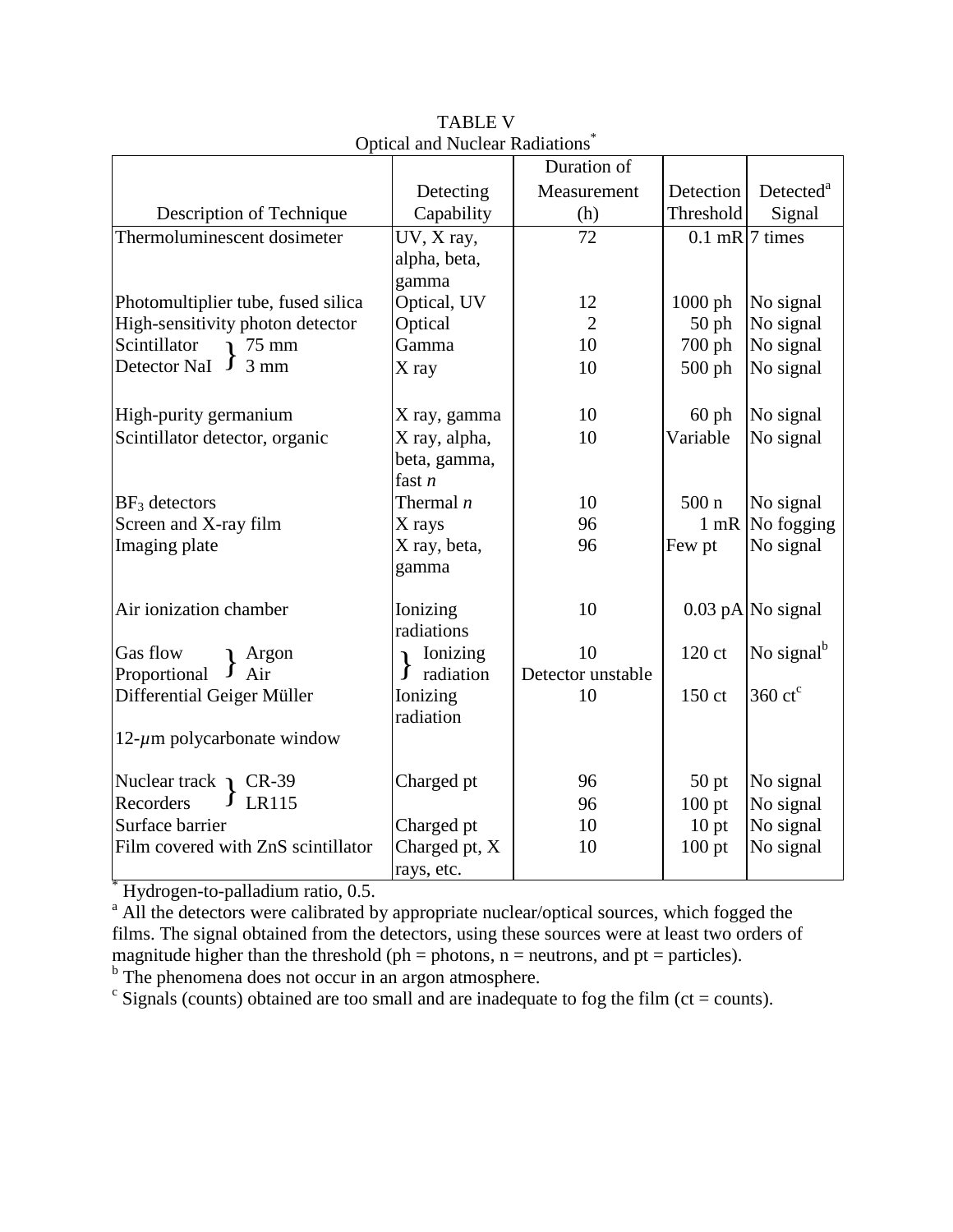# **Physical Effects**

### *Pressure*

All photographic films are pressure sensitive. However, pressure of several tens of bars are required to fog the films. These may be locally generated by scratching, etc. In our case, the film was not fogged due to these kinds of external pressure (e.g., sample pressed close to the film) for the following reasons: (a) none of the controls (unloaded palladium samples kept exactly in the same manner as the loaded samples) exhibited any fogging, and (b) fogging was observed even if the film was kept several millimetres away from loaded samples.

The film was also found to be fogged by strong sound/ultrasound (pressure) waves. The hydrogen-loaded material was also observed to produce these waves (perhaps due to microcracking). However the level of ultrasound/ sound produced by the samples was at least two orders of magnitude lower than the level required to fog the film.

### *Temperature*

The films were also found to be temperature sensitive. The films used in the experiments were observed to be fogged when they were kept in contact with a vessel containing water at a temperature  $>60^{\circ}$ C for 18 h.

However, the fogging of the film, kept in close proximity to loaded palladium, was not due to thermal effects. This possibility was ruled out by the following experiments:

- 1. The temperature of the loaded palladium sample was monitored for 90 h, and the detector did not record any change of temperature  $(<35^{\circ}C$ ).
- 2. A palladium sample (similar to ones that were loaded, but without loading) was electrically heated to  $60^{\circ}$ C and was kept in close proximity to the film (in the same way as the loaded palladium samples were kept) for 90 h. No fogging could be observed. Similar futile tests were also done with copper and nickel wires. It may be noted that the energy used to electrically heat the sample (for 90 h at  $60^{\circ}$ C) exceeded the total energy that could be produced by recombination of hydrogen in a palladium sample.
- 3. No fogging was observed through beryllium foil, yet fogging was observed through ten layers of paper, even though the thermal conduction through beryllium foil was >10 times higher than that of paper.

# **Chemical Effects**

### *Hydrogen/Deuterium*

The film was kept in the atmosphere of hydrogen/ deuterium gas for 96 h, but no fogging could be observed. Therefore, the film used here was not sensitive to these gases. The film may be sensitive to nascent hydrogen; however, hydrogen cannot remain in nascent form after passing through filters. Therefore, the fogging was not due to hydrogen/deuterium.

### *Hydrogen Peroxide*

It has been claimed<sup>1</sup> that oxidizing freshly fractured/abraded metal surfaces (in the presence of water vapors) could produce hydrogen peroxide  $(H_2O_2)$ , though it is not clear to the authors how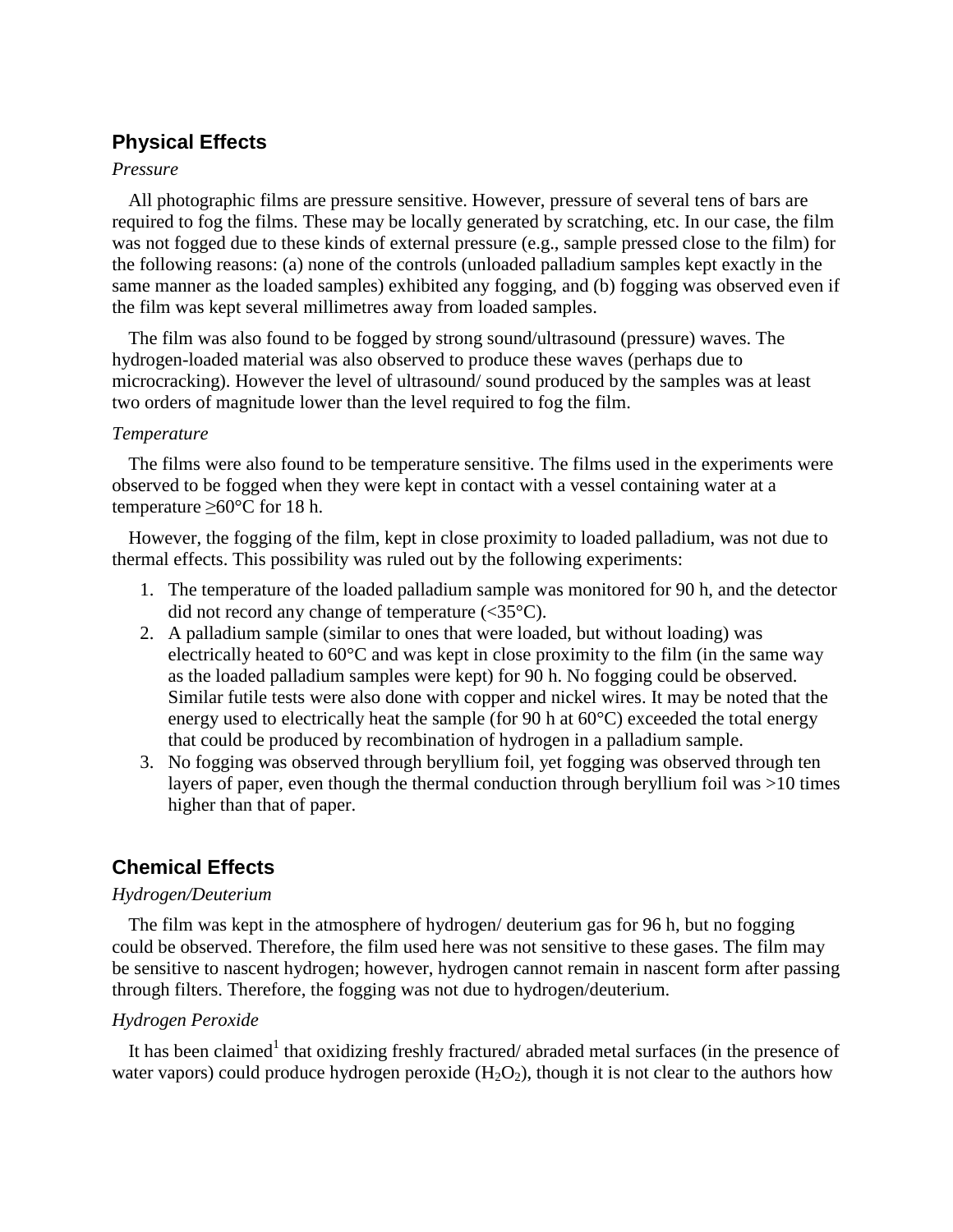$H_2O_2$  can be produced in a reducing atmosphere. However, if  $H_2O_2$  is produced, it can fog the  $film.<sup>1</sup>$ 

This possibility was ruled out by replacing a PdH<sub>x</sub> sample by a  $H_2O_2$  solution and observing the effect through layers of paper and polyester foils. No effect could be observed after two layers of paper or after one polyester foil. The emission from PdH*<sup>x</sup>* was observed to cross even ten layers of paper and two polyester foils, and hence, the fogging is not due to  $H_2O_2$ .

The foils (of paper, polyester, etc.) used as filters were found to be unaffected (not bleached) after radiography. This rules out the production of any bleaching agent either of the reducing (nascent hydrogen) type or of the oxidizing type (hydrogen peroxide, ozone, etc.) by the loaded sample.

It may be noted that in all the radiographs the sample was observed to be imaged on the film. It is unlikely that any chemical could cross several layers of filter and form the image.

### **CONCLUSIONS**

As the presence of air/oxygen in "envelope gas" gives strong fogging, probably the energy released during oxygen-hydrogen recombination is responsible for these emissions in some way. It is likely that this energy provides the necessary nonequilibrium conditions that are known to enhance anomalous effects. The energy of the emissions from palladium hydride appears to be small, as it is able to affect radiographic films  $(>2$  eV) and thermoluminescent dosimeters  $(>3$ eV) but did not ionize (>10 eV, average 30 eV/ion pair) gases.

The fogging (emission?) appeared to be enhanced by application of an electric field of either polarity, but it was suppressed by a crossed magnetic field. These emissions were previously  $\alpha$  assumed<sup>2,3</sup> to be of low energy (a few tens of electron volt electrons). This possibility is now ruled out as the emission was able to cross ten layers of paper.

The major difference between paper (highest transmission), polyester foil (low transmission), and beryllium foil (no transmission) is the degree of porosity of the material. However, as per our observation, the paper is not porous enough to let  $H_2O_2$  or solutions of other chemicals pass after two layers. A small amount of hydrogen may pass through the filters, but hydrogen was found not to affect the film.

The phenomena, though most easily reproducible in palladium, are perhaps more universal and may also be occurring when  $H_2/D_2$  is loaded into other metals.

All the mechanisms (known to us) which might have fogged the films, were considered and ruled out. Therefore, it is proposed that some new, unknown agency emitted from loaded palladium is responsible for fogging. It is felt that further study will not only give some additional insights for understanding this phenomenon, but it may also provide explanations for other anomalous effects observed in metal-hydrogen systems.

### **ACKNOWLEDGMENTS**

The help from A. Sinha. Bhabha Atomic Research Centre, Neutron Physics Division, in optical measurements is gratefully acknowledged. We also like to thank S. K. H. Auluck for useful discussions.